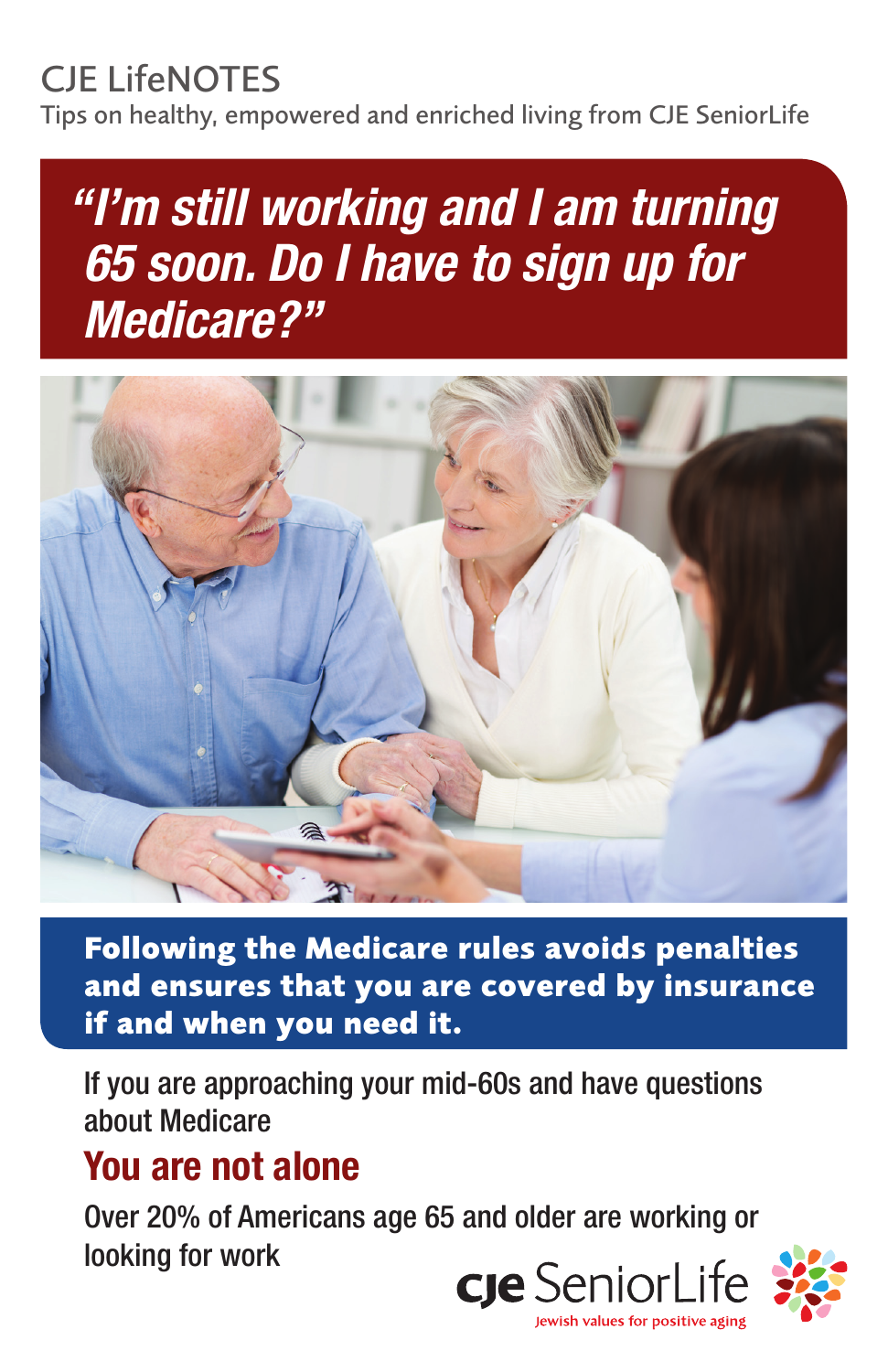## Here is where to start:

You are eligible to begin coverage the month of your 65th birthday. The earliest time to enroll in Medicare\* is three months before your 65th birthday. However, the decision to sign up for Medicare will depend on whether you have other insurance coverage. Working individuals should compare current employer benefits with Medicare benefits. A SHIP (Senior Health Insurance Program) counselor can help navigate the best time for you to move to Medicare.

\*Other people may qualify for Medicare if they are under age 65 and are receiving certain disability benefits from the Social Security Administration.

#### The A, B, C & Ds of Medicare

Medicare has four major parts:

Part A—Inpatient Hospital Insurance Part B—Medical Insurance Part C—Medicare Advantage Part D—Medicare Prescription Drug Benefit

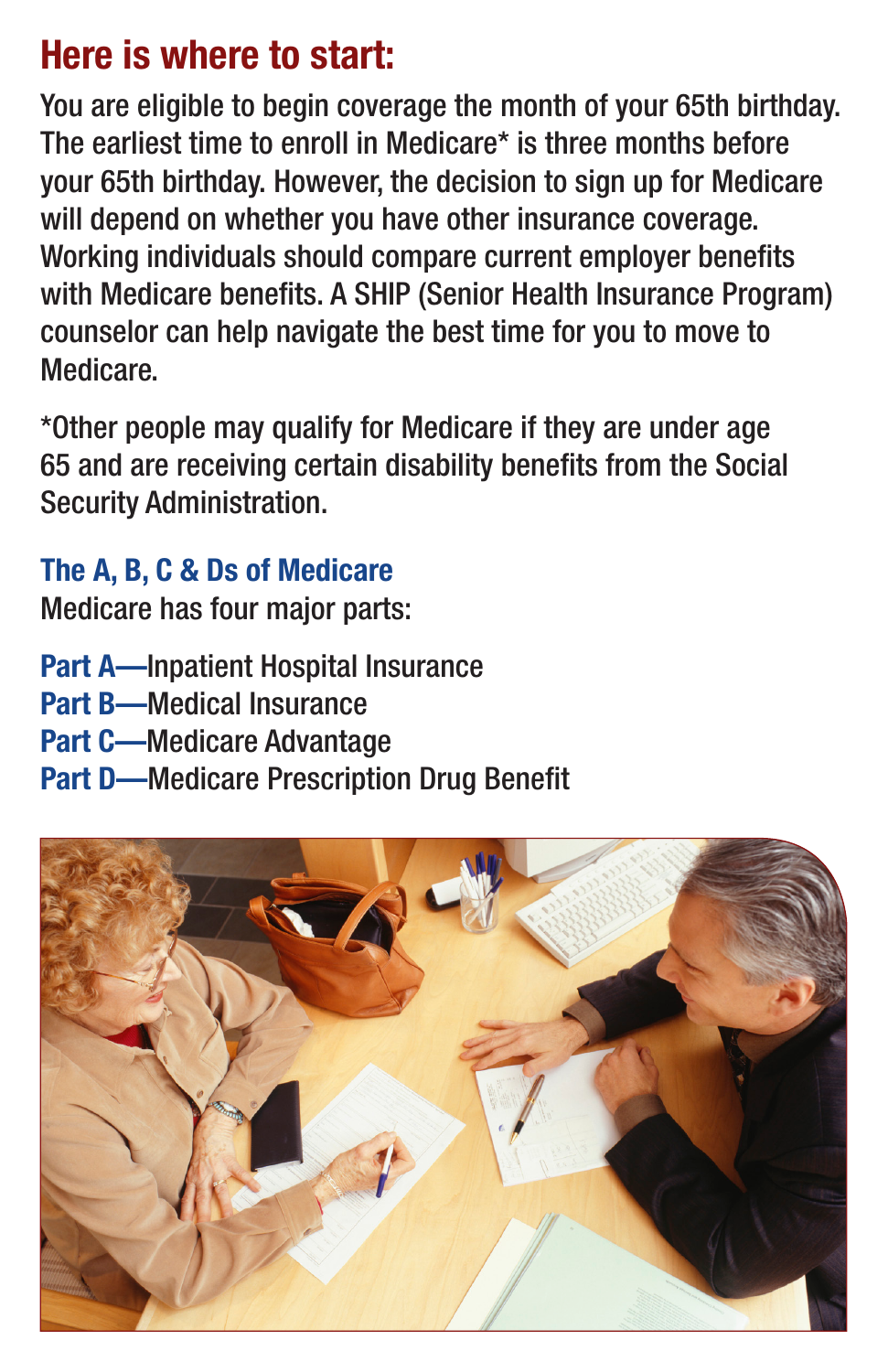#### **Eligibility**

You are generally eligible for Medicare if you:

- 1. Are age 65 years or older (on the first day of your 65th birthday month), AND
- 2. Are a U.S. citizen or a lawfully-admitted non-citizen, OR
- 3. Have five years of continuous US residency at the time of filing

#### Original Medicare or Medicare Advantage?

- Original Medicare is federal health insurance.
- It includes Part A and Part B with choices for purchasing drug coverage in Part D.
- Medicare Advantage is offered by private companies that contract with Medicare to provide all of your Part A and Part B benefits, and usually Part D. Some plans offer extra benefits.

#### The cost of Medicare

Neither Original Medicare nor a Medicare Advantage plan will pay for all medical costs. A review of costs for Medicare options can be complicated. SHIP counselors are skilled at helping understand your options. You are responsible for monthly premiums as well as out of pocket costs.

- Medicare Advantage plans put an annual cap on your out-ofpocket costs for covered services.
- With Original Medicare you may choose to purchase a Medicare Supplement insurance plan to help pay some out-of-pocket costs not paid by Medicare, like deductibles and coinsurance.

You should review your choices every year. Whether you are new to Medicare or have been enrolled for years, CJE SeniorLife SHIP counselors can help you make the most informed Medicare decisions. Medicare Open Enrollment Period happens every year from October 15 to December 7. This is the time when current Medicare users can change their Medicare coverage and/or Part D plan.